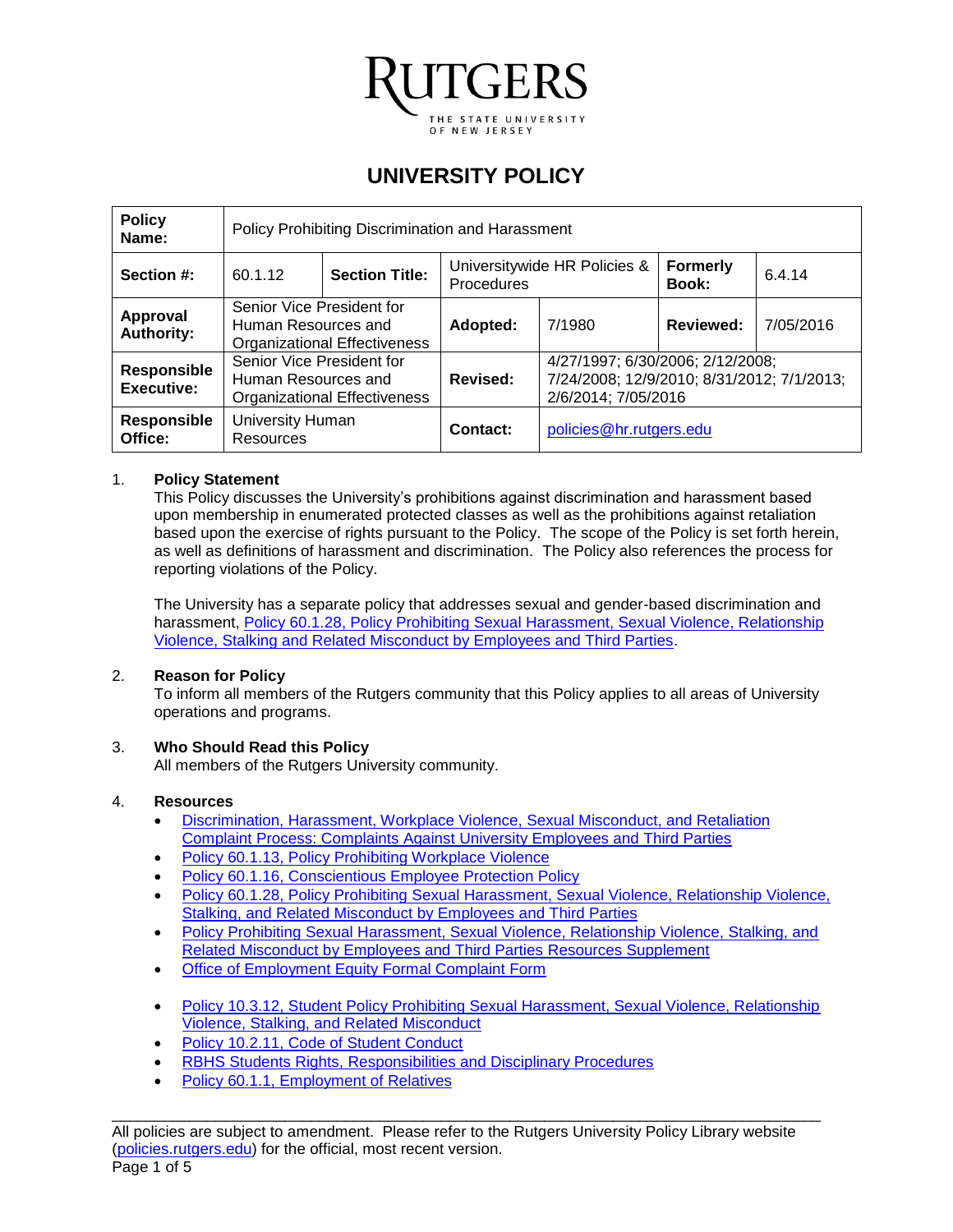- [Policy 60.1.8, Equal Employment Opportunity and Affirmative Action Policy](http://policies.rutgers.edu/sites/policies/files/60.1.8%20-%20current.pdf)
- [Policy 60.5.1, Academic Freedom Policy](http://policies.rutgers.edu/sites/policies/files/60.5.1-current.pdf)
- [Staff and Faculty Guidelines for Disability Accommodations](http://uhr.rutgers.edu/sites/default/files/userfiles/AccommodationGuidelinesForStaff_000.pdf)
- [Student Life Policy Against Verbal Assault, Harassment, Intimidation, Bullying and Defamation](http://visiting.rutgers.edu/policies/university-student-life-policy-against-verbal-assault-harassment-intimidation-bullying-and)
- [Staff and Faculty Guidelines for Religious Accommodations](http://uhr.rutgers.edu/uhr-units-offices/office-employment-equity/staff-and-faculty-guidelines-religious-accommodation)
- [University Human Resources:](http://uhr.rutgers.edu/) 848-932-3020
- [Office of Employment Equity:](http://uhr.rutgers.edu/uhr-units-offices/office-employment-equity) 848-932-3973; [employmentequity@hr.rutgers.edu](mailto:employmentequity@hr.rutgers.edu)
- Office of Student Conduct
	- o New Brunswick: 848-932-9414, conduct@rci.rutgers.edu
	- o Newark: 973-353-2772
	- o Camden: 856-225-6050, deanofstudents@camden.rutgers.edu
- **[Rutgers University Police Departments:](http://rupd.rutgers.edu/)** 
	- o New Brunswick: 732-932-7211
	- o Newark: 973-353-5581
	- o Camden: 856-225-6009
	- o Health Sciences-Newark: 973-972-4491

## 5. **Definitions**

- A**. Discrimination** is defined as an intentional or unintentional act which adversely affects employment or educational opportunities on the basis of membership in one or more protected classes. Rutgers provides equal employment opportunity to all its employees and applicants for employment regardless of their race, religion, color, national origin, ancestry, age, sex, sexual orientation, pregnancy, gender identity and expression, disability, genetic information, atypical hereditary cellular or blood trait, marital status, civil union status, domestic partnership status, military service, veteran status, and any other category protected by law. Rutgers considers as a basis for selection in employment only those characteristics which are demonstrably related to job performance or requirements.
- B. **Harassment** is conduct directed toward an individual or group based on membership in one or more protected classes. Such conduct must be sufficiently severe or pervasive to alter an individual's employment conditions, or a student's educational opportunities<sup>1</sup> which, in turn, creates an unreasonably intimidating, offensive, or hostile environment for employment, education, or participation in University activities.

A person does not have to be the direct and immediate target of harassment to complain about it. Harassing behavior toward others may be so offensive, demeaning, or disruptive as to constitute a hostile work or academic environment, though not specifically directed at the observer or individual lodging the complaint. Conduct alleged to constitute harassment will be evaluated according to the objective standard of a reasonable person.

Examples of conduct that may constitute or support a finding of harassment in violation of this Policy include, but are not limited to, the following types of behavior:

PHYSICAL CONDUCT

- Unnecessary or unwanted physical contact
- **Blocking someone's path or impeding movement**
- **Physical interference with work**
- Stalking, Deliberate destruction of property

 $\overline{a}$ <sup>1</sup> A student's educational opportunities refer to his or her learning environment (academic performance and/or academic opportunities), living environment (campus housing accommodations), and ability to participate in activities made available by Rutgers.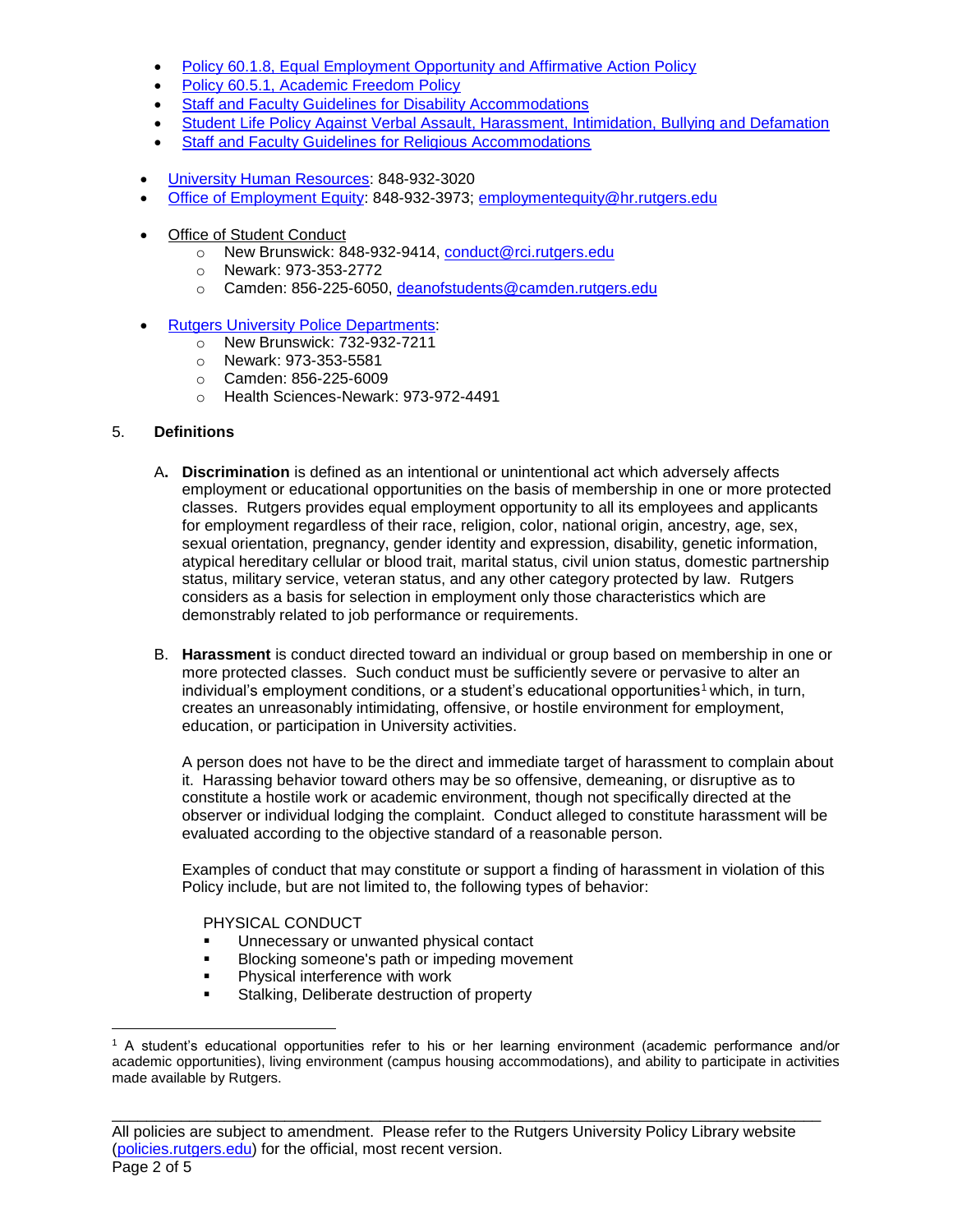NON-VERBAL CONDUCT

- Display of offensive material or objects
- **Suggestive or insulting gestures, or sounds**

VERBAL CONDUCT

- In some instances, innuendo or other suggestive, offensive, or derogatory comments or jokes about a protected group listed in Section I above
- Extortion, overt threats, or intimidation
- Obscene or harassing messages sent via computer or left on an answering machine or voice mail
- C. Sexual harassment, sexual assault, sexual exploitation, gender-based harassment, stalking, relationship violence (including dating and domestic violence), and related misconduct committed are also acts of discrimination on the basis of sex and are governed by the [Policy](http://policies.rutgers.edu/60128-current-00004388xde114pdf)  [Prohibiting Sexual Harassment, Sexual Violence, Relationship Violence, Stalking, and Related](http://policies.rutgers.edu/60128-current-00004388xde114pdf)  [Misconduct by Employees and Third Parties.](http://policies.rutgers.edu/60128-current-00004388xde114pdf)

#### 6. **The Policy**

## **I. POLICY**

Rutgers University is committed to a working and learning environment for all faculty, staff and students that is free from discrimination and harassment. The University strictly prohibits discrimination and harassment based on membership in certain enumerated protected classes ("protected classes"). These classes are race, religion, color, national origin, ancestry, age, sex<sup>2</sup>, sexual orientation, pregnancy, gender identity and expression, disability, genetic information, atypical hereditary cellular or blood trait, marital status, civil union status, domestic partnership status, military service, veteran status, and any other category protected by law. Harassment is a form of discrimination and, therefore, harassment directed toward an individual or group, or experienced by an individual or group, based on membership in a protected class, also violates University policy.

Discrimination and harassment compromise the integrity of the University and unfairly interfere with the opportunity for all persons to fully participate in the academic, work, and living environment at Rutgers. The University recognizes the human dignity of each member of the Rutgers community and believes that each member has a responsibility to promote respect and dignity for others so that all employees and students are free to pursue their educational and work goals in an open environment, participate in the free exchange of ideas, and to share equally in the University's employment and educational opportunities. To achieve this end, the University strives to foster an academic, work, and living environment that is free from discrimination and harassment on the basis of membership in the protected classes referenced above.

At the same time, the University is committed to the principles of academic freedom and believes that vigorous discussion and debate, as well as free inquiry and free expression, are an integral part of the University community.<sup>3</sup>

#### **II. SCOPE**

This policy applies to all areas of University operations and programs, including the conduct of all University employees and student employees that arises out of their employment status, as well as

\_\_\_\_\_\_\_\_\_\_\_\_\_\_\_\_\_\_\_\_\_\_\_\_\_\_\_\_\_\_\_\_\_\_\_\_\_\_\_\_\_\_\_\_\_\_\_\_\_\_\_\_\_\_\_\_\_\_\_\_\_\_\_\_\_\_\_\_\_\_\_\_\_\_\_\_\_\_\_\_\_\_

 $\overline{a}$ <sup>2</sup> Claims of discrimination on the basis of sex made against University employees or third parties may be covered by this policy or the Policy Prohibiting Sexual Harassment, Sexual Violence, Relationship Violence, Stalking and Related [Misconduct by Employees and Third Parties \(60.1.28\).](http://policies.rutgers.edu/60128-current-00004388xde114pdf)

<sup>&</sup>lt;sup>3</sup> See [Academic Freedom Policy 60.5.1.](http://policies.rutgers.edu/6051-currentpdf)

All policies are subject to amendment. Please refer to the Rutgers University Policy Library website [\(policies.rutgers.edu\)](https://policies.rutgers.edu/) for the official, most recent version. Page 3 of 5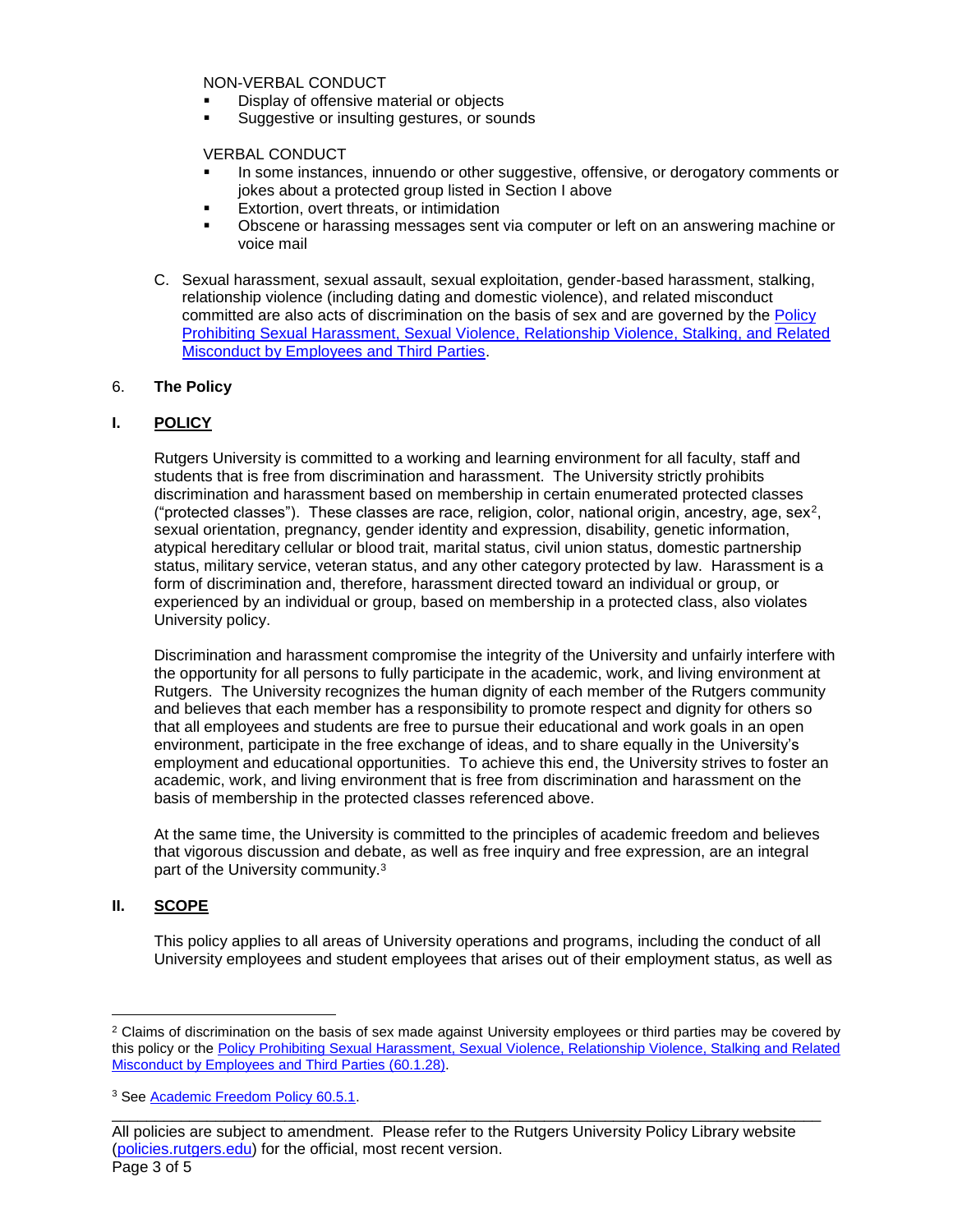to the conduct of all interns, volunteers, vendors, contractors, subcontractors, and others who do business with the University.

## **III. DESIGNATION OF UNIVERSITY OFFICES AND EMPLOYEES**

Throughout this Policy, the University office and/or employee(s) who will typically perform certain roles or duties are identified. However, the University may designate other University offices or employees to perform any roles or duties described in this Policy where necessary to effectuate this Policy.

# **IV. ACADEMIC FREEDOM**

 $\overline{a}$ 

The classroom and other instructional settings (e.g., studio, laboratory) present special problems because academic freedom protects the expression of ideas, even when the idea or its expression may be perceived to be offensive, if conduct or statements which are the subject of a complaint are germane to the subject matter taught. The educational process is predicated upon the free exchange of ideas, and this Policy shall not be interpreted to prohibit free expression protected by the First Amendment. The National AAUP's Statement on Professional Ethics provides that professors should avoid any exploitation, harassment, or discriminatory treatment of students. The 1940 Statement of Principles on Academic Freedom and Tenure provides that Professors should not introduce into their teaching controversial matter which has no relation to their subject. Accordingly, if conduct or statements which are the subject of a complaint occur in an instructional context and are germane to the subject matter being taught, wide latitude is required for professional judgment in determining the appropriate content and presentation of the academic material being taught. Therefore, harassment in violation of this Policy will not be found to exist in an instructional setting unless the conduct or statements which are the subject of a complaint are not germane to the subject matter taught and:

- are directed toward an individual or group based on one or more of the protected classes listed in Section I above;
- are sufficiently severe or pervasive to alter an individual's educational environment;
- create an objectively hostile learning environment; and
- are, in fact, perceived as hostile by the complainant.

## **V. REPORTING DISCRIMINATION AND HARASSMENT**

Any member of the University community alleging discrimination or harassment on the basis of membership in any of the protected classes is encouraged to report it immediately to the Office of Employment Equity.<sup>4</sup> If managers and supervisors receive reports of discrimination or harassment, they are required to refer them immediately to the Office of Employment Equity. One does not have to be the direct target of the discrimination or harassment to report it. Complaints against students, arising out of their conduct as students, are addressed by the [Code of Student Conduct, Policy](http://policies.rutgers.edu/10211-currentpdf)   $10.2.11<sup>5</sup>$ 

Any individual who believes that he or she has been the victim of a crime (including but not limited to forced physical contact and/or sexual violence) also has a right, and is encouraged, to report the incident to the appropriate law enforcement agency. Questions about law enforcement assistance

<sup>4</sup> The Director of the Office of Employment Equity supervises the operation of the [Discrimination, Harassment,](https://uhr.rutgers.edu/sites/default/files/userfiles/DiscriminationHarassmentComplaintProcess.pdf)  Workplace Violence, Sexual Misconduct, and Retaliation Complaint Process: Complaints Against University [Employees and Third Parties.](https://uhr.rutgers.edu/sites/default/files/userfiles/DiscriminationHarassmentComplaintProcess.pdf) The Office is also a resource for all members of the University community, and is responsible for arranging education and training for the community regarding the Policy and the Complaint Process. Contact information for the Director is 848-932-3973 o[r employmentequity@hr.rutgers.edu.](mailto:employmentequity@hr.rutgers.edu)

<sup>5</sup> Additional information about complaints against students can be found at<http://studentconduct.rutgers.edu/> or by contacting the Office of Student Conduct, which responds to such complaints, and can be reached at 732-932-9414 o[r conduct@rci.rutgers.edu.](mailto:conduct@rci.rutgers.edu)